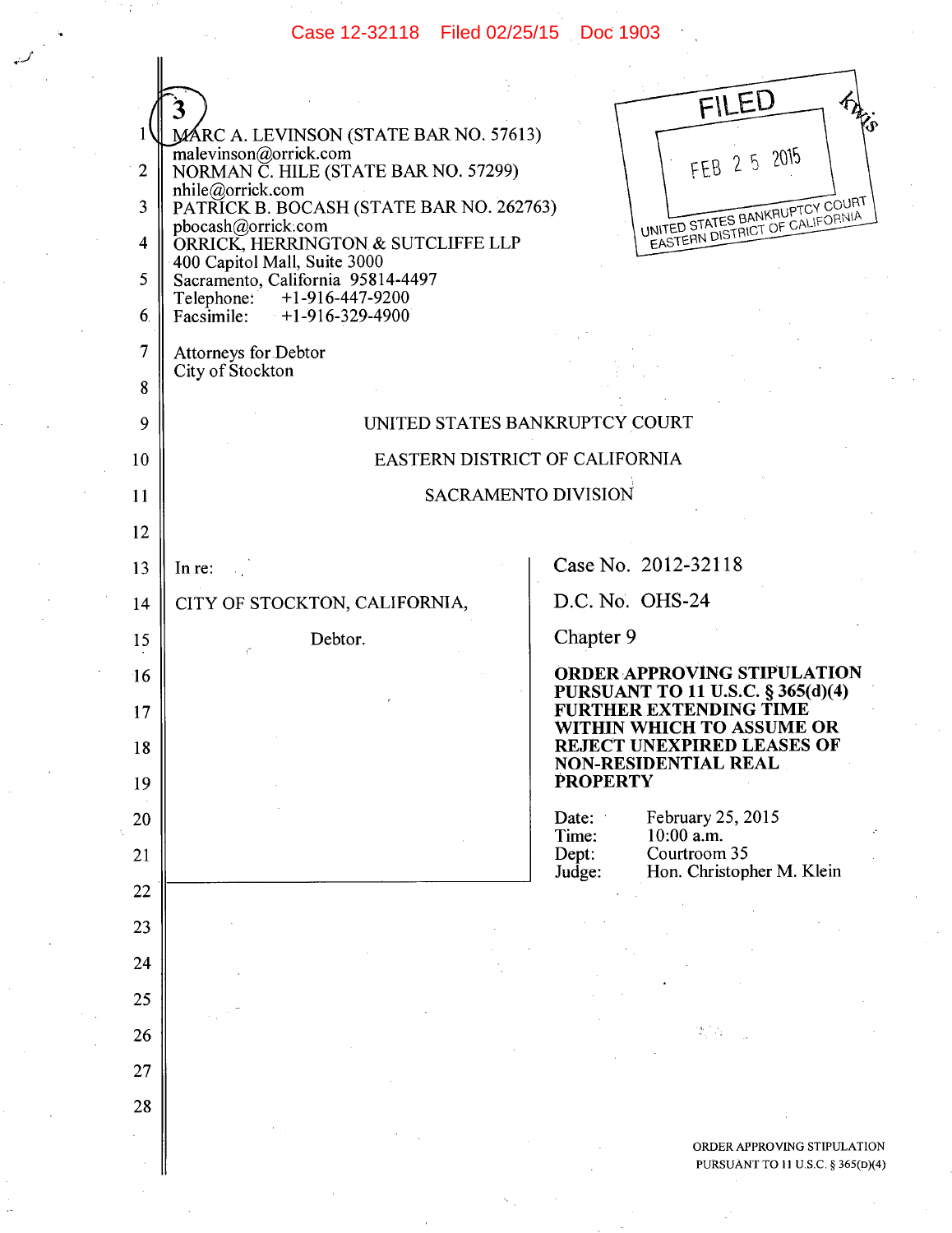## Case 12-32118 Filed 02/25/15 Doc 1903

1 Based on the City Of Stockton's Motion For Order Approving Stipulation For Order 2 Pursuant To 11 U.S.C. § *365(d)(4)* Extending Time Within Which To Assume Or Reject 3 Unexpired Leases Of Non-Residential Real Property (the "Motion"), and good cause appearing 4  $\parallel$  therefor:

*<sup>5</sup>***IT IS HEREBY ORDERED** that the period within which the City must assume or reject 6 | the following five leases of non-residential real property (collectively, the "Leases") is extended 7 by 90 days through and including May 29, 2015:

8 1. Lease Agreement, dated as of June 1, 2003, by and between the Stockton Public 9 | Financing Authority (the "Authority"), as sublessor, and the City, as sublessee, relating to 10 Certificates of Participation (Redevelopment Housing Projects), Series 2003A and Taxable Series 11 | 2003B;

12 || 2. Lease Agreement, dated as of March 1, 2004, by and between the Redevelopment 13 | Agency of the City of Stockton, as lessor, and the City, as lessee, relating to Redevelopment 14 | Agency of the City of Stockton Revenue Bonds, Series 2004 (Stockton Events Center-Arena 15 | Project) as amended;

16 || 3. Lease Agreement, dated as of June 1, 2004, by and between the Authority, as 17 | lessor, and the City, as lessee, relating to Stockton Public Financing Authority Lease Revenue 18 Bonds, Series 2004 (Parking and Capital Projects);

19 || 4. Lease Agreement, dated as of March 1, 2006, by and between the Authority, as 20 | lessor, and the City, as lessee, relating to Stockton Public Financing Authority 2006 Lease 21 || Revenue Refunding Bonds, Series A;

22 *5.* Lease Agreement, dated as of November 1, 2007, by and between the Authority, as 23 | lessor, and the City, as lessee, relating to Stockton Public Financing Authority Variable Rate 24 | Demand Lease Revenue Bonds, 2007 Series A (Building Acquisition Financing Project) and 25 | Taxable Variable Rate Demand Lease Revenue Bonds, 2007 Series B (Building Acquisition 26 Financing Project); and

27 IT **IS FURTHER ORDERED** that the consent of the parties to the Stipulation satisfies 28 Bankruptcy Code § 365(d)(4)(B)(ii) with regard to the Leases; and

ORDER APPROVING STIPULATION PURSUANT TO 11 U.S.C. § 365(D)(4)